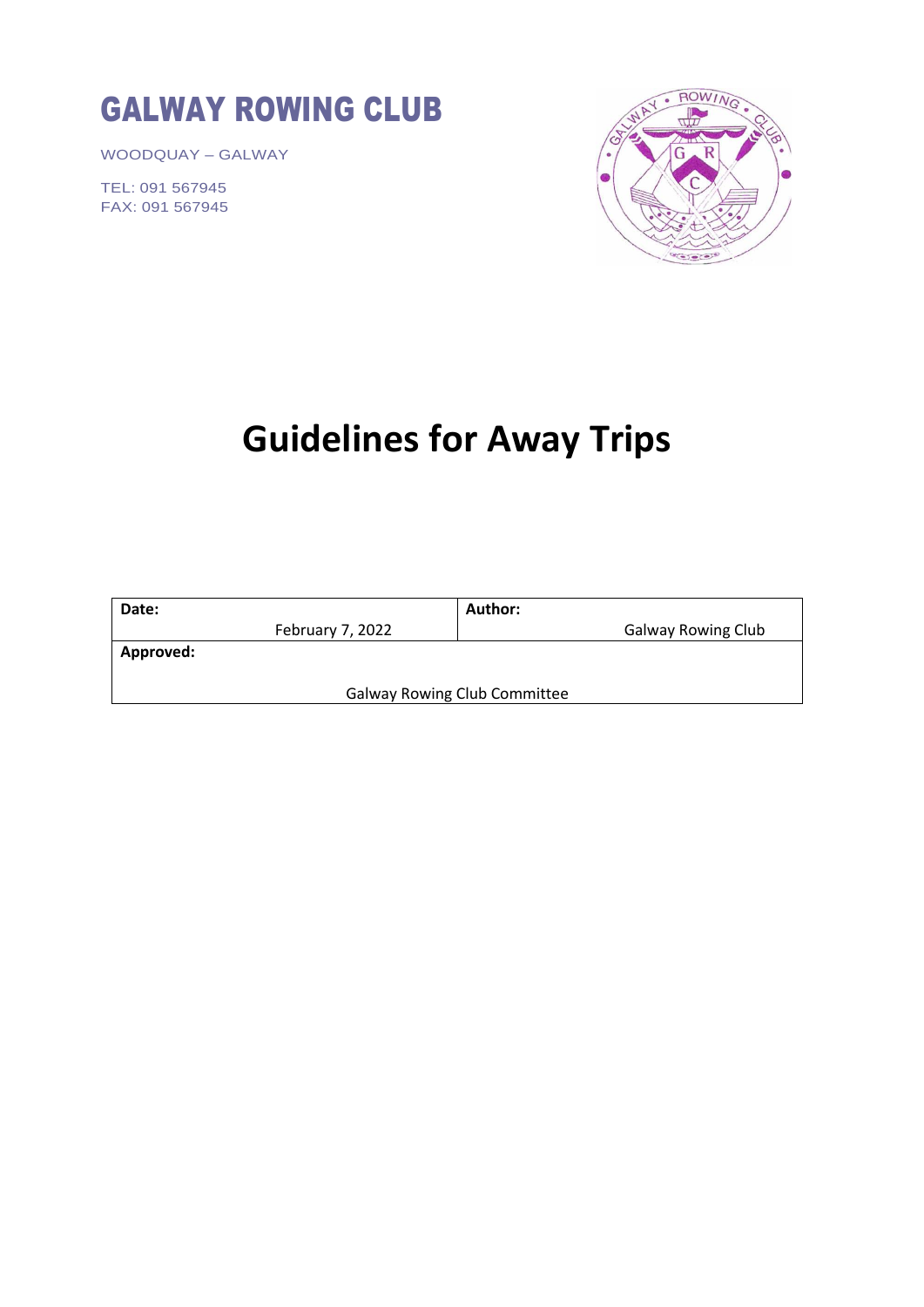This is one of a series of documents intended to set the standard for implementation of the Code of Ethics within Rowing. It applies to young & vulnerable persons participating in rowing.

# **Rowing for young people**

We want sport to be safe, we want sport to be fun and we want to ensure that no matter what sport young people are involved in, that it takes place in the spirit of **'fair play'.**

Fair play is the guiding principle of The Code of Ethics and Good Practice for Children's Sport. The Code is designed to provide guidance for those working with young people in sport. It outlines for sports leaders the type of issues that need to be discussed and addressed to provide the safest and most enjoyable environment for young people.

We know sport has a lot to offer. Yet, irrespective of whether we want them to become fitter, more confident, more sociable or more skilful, we want young & vulnerable persons to enjoy what they are doing and we want to create the safest possible environment in which they can do this.

# **Away Trips**

Travelling to away events and having trips away from home should be both safe and fun for children (which would include all those aged under 18) & vulnerable persons. It should be a chance for participants to grow in confidence, self-esteem, and social skills.

Parents and carers will nearly always worry when participants are away but careful planning and preparation should help to ease those worries and demonstrate that you have taken into account the various needs of participants and the potential dangers of a trip away.

# **Guide for Team Leaders**

Here are some practical ways for safeguarding young & vulnerable persons who take part in activities:

- Before the event
- Going Abroad?
- Suitable Ratios
- Changing rooms
- Medical Support
- Accommodation
- Insurances
- Communications
- Documentation
- Other Planning
- During the Trip
- Swimming Activities
- Emergency Procedures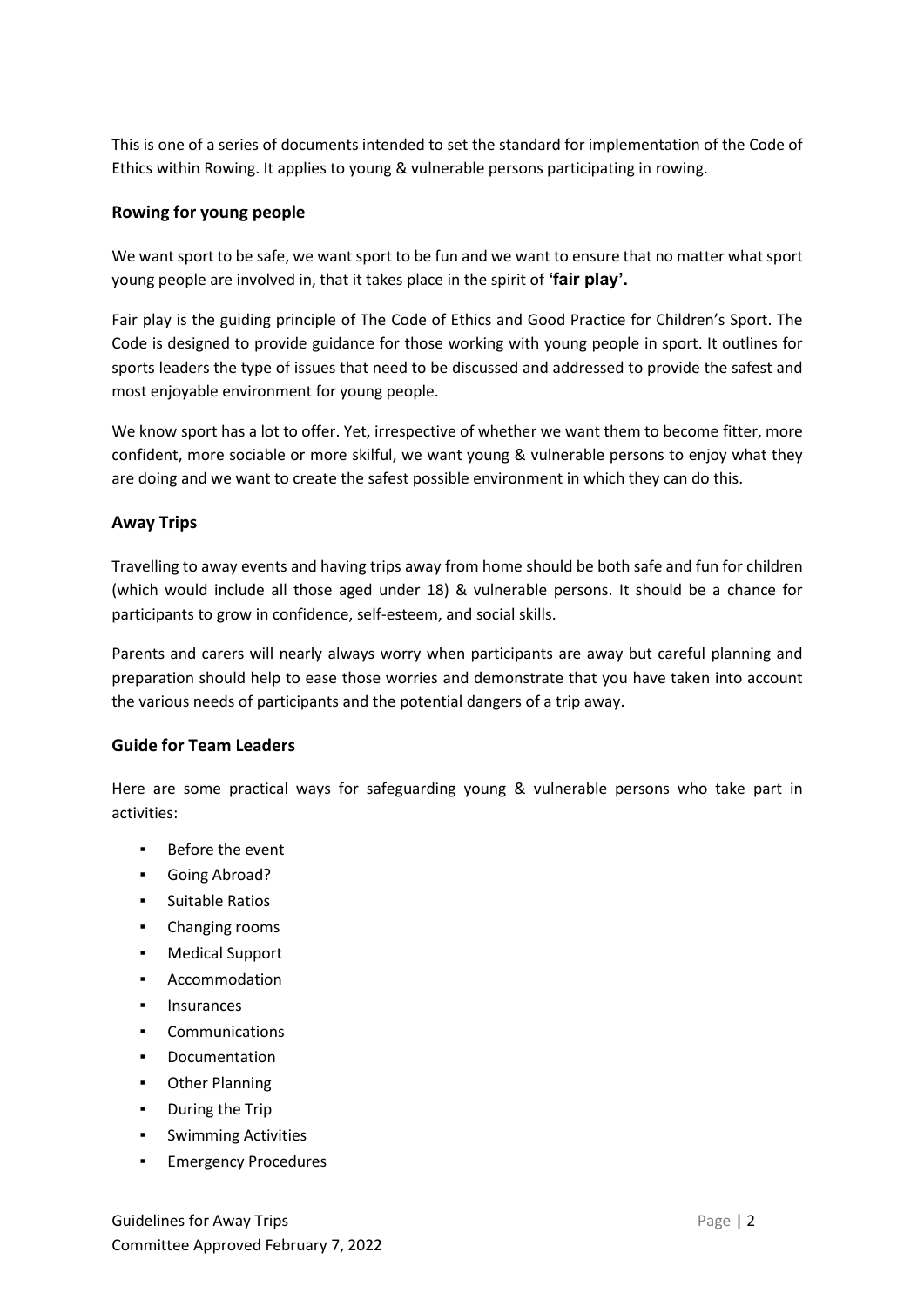- Discipline
- Physical contact
- Rowers with Disabilities
- Responsibility to Report
- Mobile Phones etc.

# **Before the event**

No amount of planning can guarantee a safe and incident free trip but good planning and attention to safety measures can reduce the likelihood of serious incidents.

Check travel, venue, staffing, weather and catering arrangements for possible dangers and put in place safety and emergency procedures.

The Team Leader/Event Leader plans must include consideration of the:

- Age & ability of participants
- Nature of Event, particularly if non rowing activities are involved
- Ratio of adults to rowers (see below)
- Qualifications and experience
- Description and rota of duties, including designation of person to carry and use first aid equipment
- Medical, educational and/or other special needs of individual children & vulnerable persons
- Travel arrangements
- Contingency measures for exceptional circumstances
- Insurance
- Communication arrangements
- **Emergency procedures**
- Designation and briefing of the Designated Person for Safeguarding if other than the Team Leader
- Other people who may visit the Event
- Any other person invited to attend the Event

# **Going Abroad?**

The Team Leader must check the validity of passports of all members of the Event. If any participant is subject to a care or court order, the appropriate Authority must be consulted well in advance and the necessary consent obtained for travel.

In the case of an Event to a country or countries, which require a visa, the Team Leader must ensure that all participants are in possession of a valid visa for the country or countries.

In the case of a visit to a country or countries that require vaccinations, the Team Leader must ensure that all participants have had the necessary vaccinations.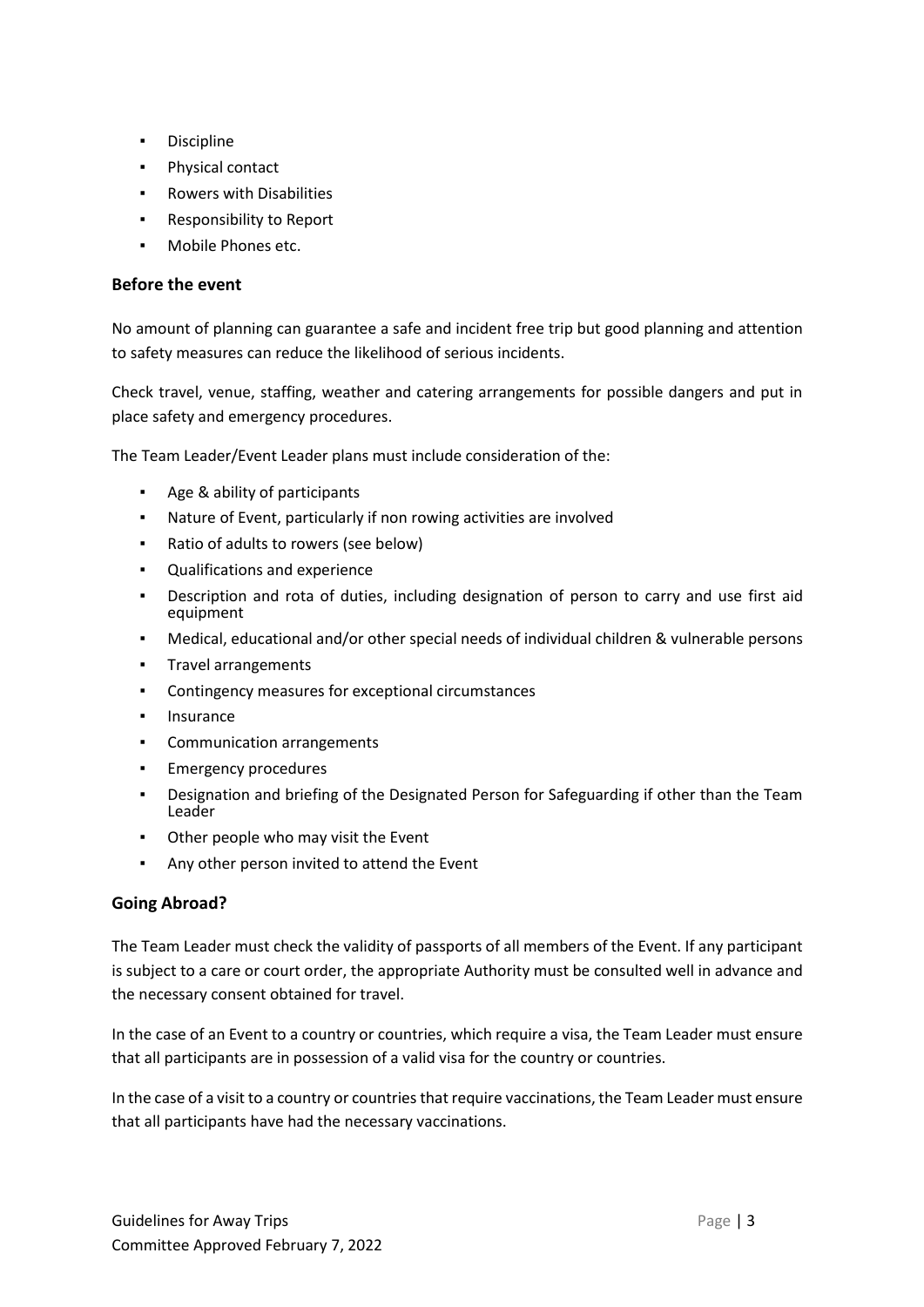# **A Participant Friendly Event**

See: Codes of good conduct.

#### **Ratios**

Adult/participant ratios should be based on the age and ability of the persons involved, the degree of risk the activity involves, and whether there are disability needs. The lower the age/ability of the participants, the greater the need for supervision. If the activity is mixed gender, male and female adults should be available.

Further information: Guidelines on supervision ratios for children/young people's activities

#### **Changing rooms**

- For rowing facilities, when young & vulnerable persons use changing rooms, they should be supervised by two members of volunteers. Adult volunteers should not change or shower at the same time using the same facilities. For mixed gender activities, separate facilities should be available for male & female.
- If a child/vulnerable person feels uncomfortable changing or showering in public, no pressure should be placed on them to do so. Instead, they should be encouraged to shower or change at their accommodation.
- If participants with disabilities are involved, make sure they and their carers are involved in deciding how they should be assisted. Ensure they are able to consent to the assistance that is offered.

#### **Medical Support**

One member of the supervision group must be qualified in first aid, and should be responsible for the appropriate first aid equipment and for it being available to them at the Event and for treating young players at the Event.

All Staff must know how to contact the emergency services and a working mobile phone must be carried with the group at all times.

Parent/Guardian/Carer should be informed as soon as possible if their child/vulnerable person suffers a significant injury or accident.

You should always ensure you have up-to-date contact details at activities or events and information about any relevant medical conditions.

Injuries should be recorded, with a note of action taken in relation to each one. It is recommended that an accident book be maintained with a specific form to be completed by leaders.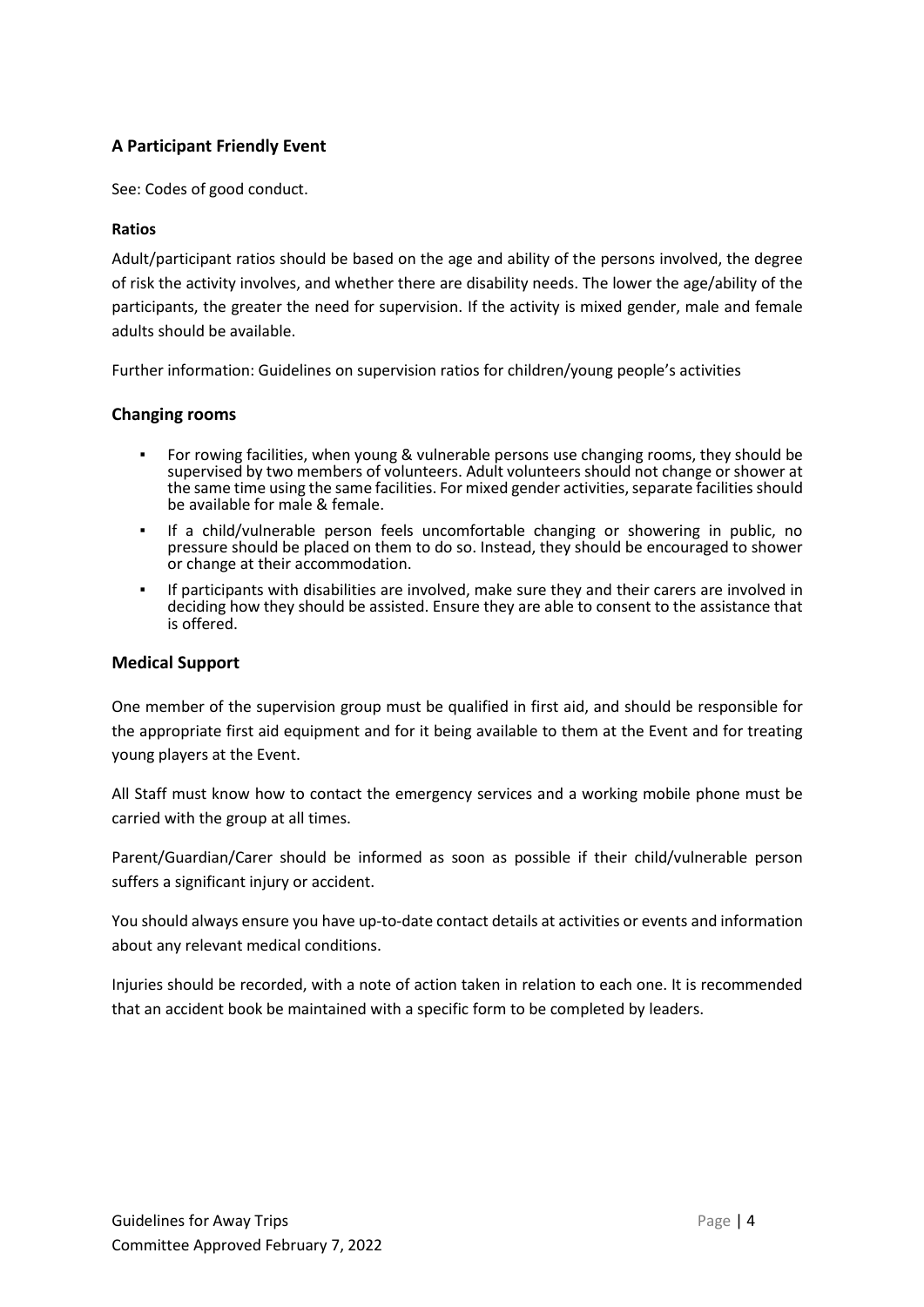# **Accommodation**

In an ideal world you would visit the accommodation before booking, but this is not always possible. So check with another club who have used this accommodation before or check with the local Tourist Information or visit their website.

- When you arrive at your accommodation, check that windows and doors are safe.
- Check all rooms (are there the correct number of beds?) Check the rooms for any damage and report any you find to avoid a bill!
- Ensure there is no access to alcohol in rooms
- Ensure movie access is appropriate or indeed not available in the rooms
- Young & vulnerable persons accommodation must be close to rooms occupied by adults.
- If there is a bar, what rules are in place?
- Some children & vulnerable persons have enuresis (bed-wetting) so ensure that the hotel can deal with this discreetly
- Consideration should be given when groups comprise both male and females by allocating the same gender, rooms within the same area.

Also consider agreeing who is sharing with whom before you go, however, be ready to change this as friendship groups can change very quickly!

- Where possible similar age/ability groups should be kept together.
- On arrival, players should be shown the accommodation plan and be made aware of adult rooms and fire exits.
- At no time can a member of adult share a room with any young/vulnerable person.
- Adults must not use changing, shower or cloakroom facilities at the same time as young & vulnerable persons, except in the most exceptional circumstances.
- Where groups are of mixed gender, there must be separate male and female sleeping and bathroom facilities for both young & vulnerable persons and for adults.

#### **Insurances**

Galway Rowing Club shall ensure that it has adequate insurance cover for all club members. Parents/Guardians/Carers should be made aware of the need for comprehensive insurance to cover their children & vulnerable persons, e.g. health/medical insurance.

If the Event is to include any potentially hazardous activities, once having taken into account the risk assessment guidelines, (e.g. other sports or adventure experiences) particular care should be taken to ensure that children/vulnerable persons and adults are covered appropriately.

Additional insurance may be necessary for participants with known medical conditions. The Team Leader should check this out, long before departure date with the Parent/Carers.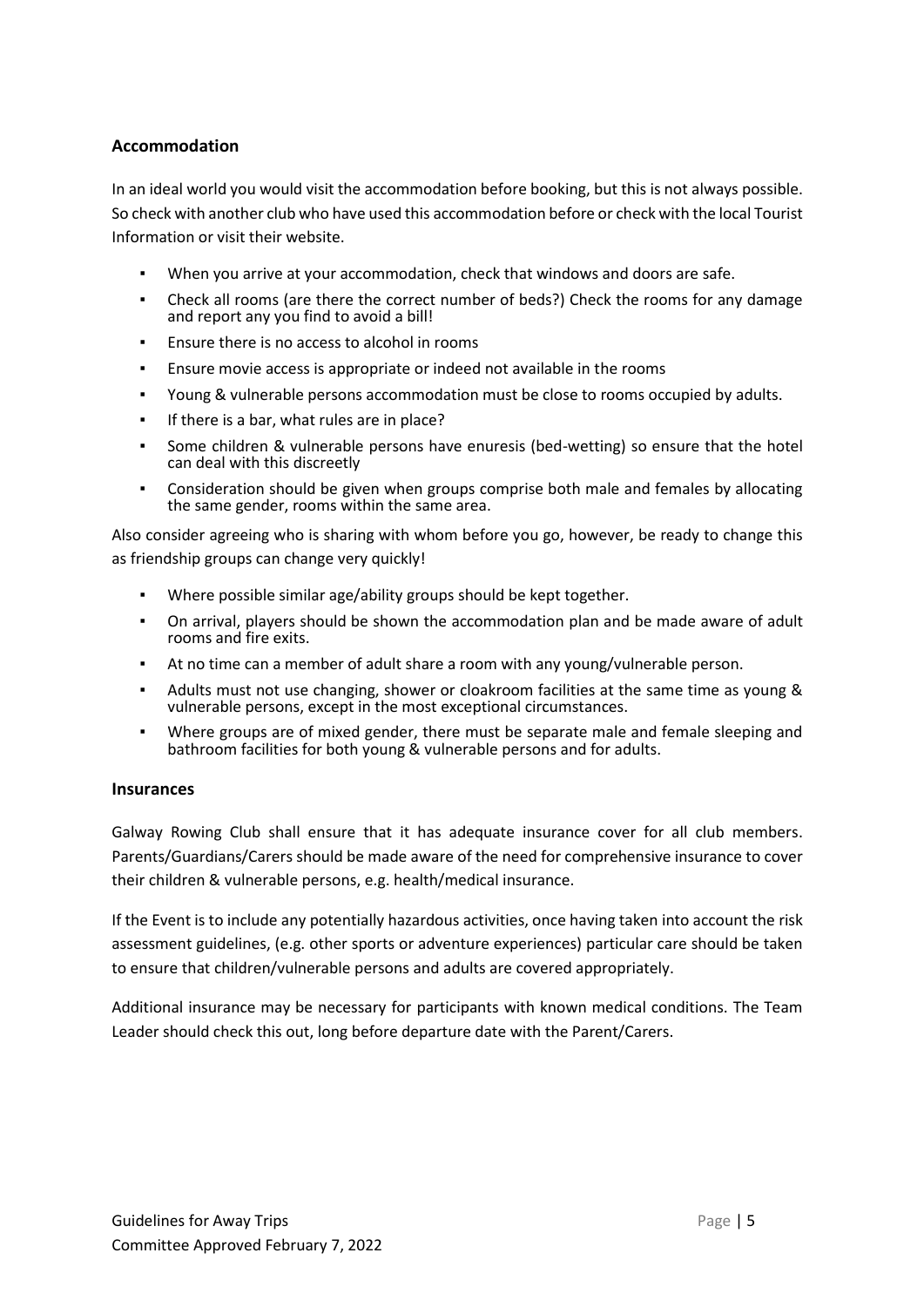# **Communications**

#### **With parents/guardians/carers**

The Team Leader is responsible for ensuring that Parents and young/vulnerable persons complete and return all consent forms.

Parents should be informed that when a participant still attending school is selected, permission should be sought from the Principal to release them from school during term time.

Prior to any Event, parents/carers will be informed if an athlete is selected. The Team Leader must give parents/carers written details of the Event including:

- Dates of the Event
- Times of departure and return
- Clearly specified pick up and set down points for players and the beginning and end of any Event
- Names of the Team Leaders
- Details of rowing and non rowing activities (adventure and potentially hazardous activities at the Event must be emphasised)
- Specific parental consent should be obtained for any non rowing water-based activities.
- Addresses and telephone numbers of the accommodation being used
- Contact telephone numbers of the Event Administrator and contact number/s for the group
- Insurances
- Standards of behaviour and dress
- Clothing and equipment required
- What expenses are covered

#### **With children & vulnerable persons**

The Team Leader must tell participants:

- The standard of behaviour and dress expected of them, both on and off the water. Standards of behaviour are equally as important as levels of performance.
- The safety precautions, including supervision arrangements, to be taken
- To wear seat belts (when provided) when travelling in cars, minibuses or coaches
- Which expenses will be their own responsibility.
- To carry the Group mobile telephone number, identity cards and address and telephone number of their accommodation with them at all times
- The name of the Designated Person for Safeguarding at the Event
- That they can approach any adult f if they have concerns or worries while at the Event.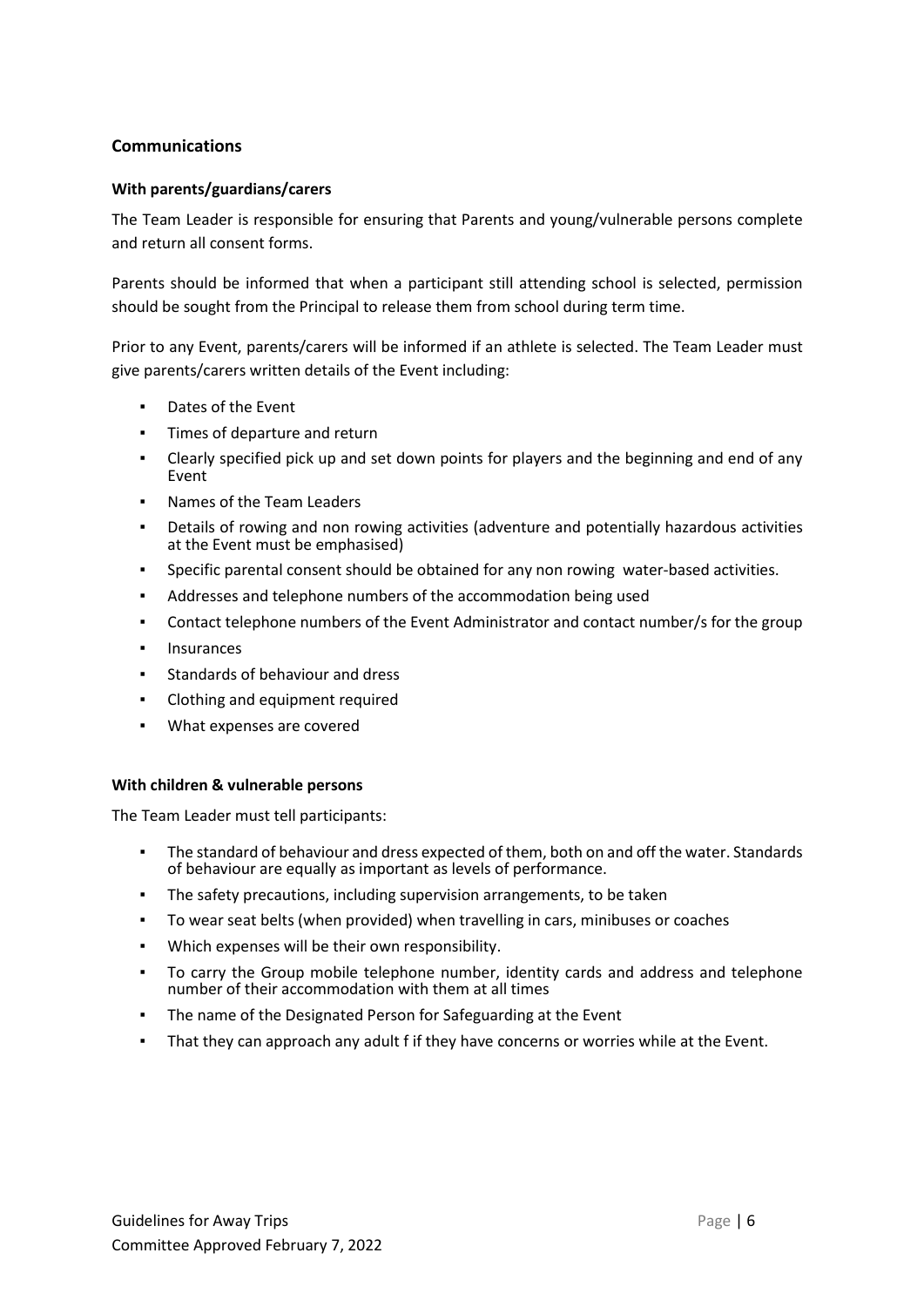# **Meeting**

# **With parents/carers**

It is also advisable to have a meeting with parents/carers and participants to run through the trip's programme of events and address any questions or concerns. Before you leave, work together with the participants to establish rules for the trip (and what will happen to those who break them).

# **Documentation**

#### **With Team Leader**

The Team Leader must carry the following documentation on the trip:

- A list of all group members,
- Participant Personal Contact Forms
- Consent Forms/Contact Numbers
- Name, address and telephone number of the group's accommodation
- Emergency Procedures Guidance
- The Team Leader must carry all relevant Medical Consent Forms

#### **With the Club**

Someone from the Club who is not going away should be identified as a point of contact, and they should have a list of who is on the trip and their contact details (including the leaders/helpers) They should also have copies of:

- The itinerary
- Names, addresses and telephone numbers of parents/carers
- Contact addresses and telephone numbers for traveling adults
- A copy of the Emergency Procedures Card carried by the Team Leader
- Copies of all documentation carried by the Team Leader
- Copies of all Consent Forms for Parents/carers, participants.
- Copies of all Medical Information

#### **For foreign travel**

In addition to the documentation carried at events in Ireland, the Team Leader must ensure the following are available:

- Travel tickets
- Passports, visas and vaccination certificates
- **·** Insurance arrangements and contact telephone numbers
- Address and phone number of the home Embassy or Consulate
- Location of hospital(s) and medical services and how to contact them
- A separate list of the numbers of any documents and passports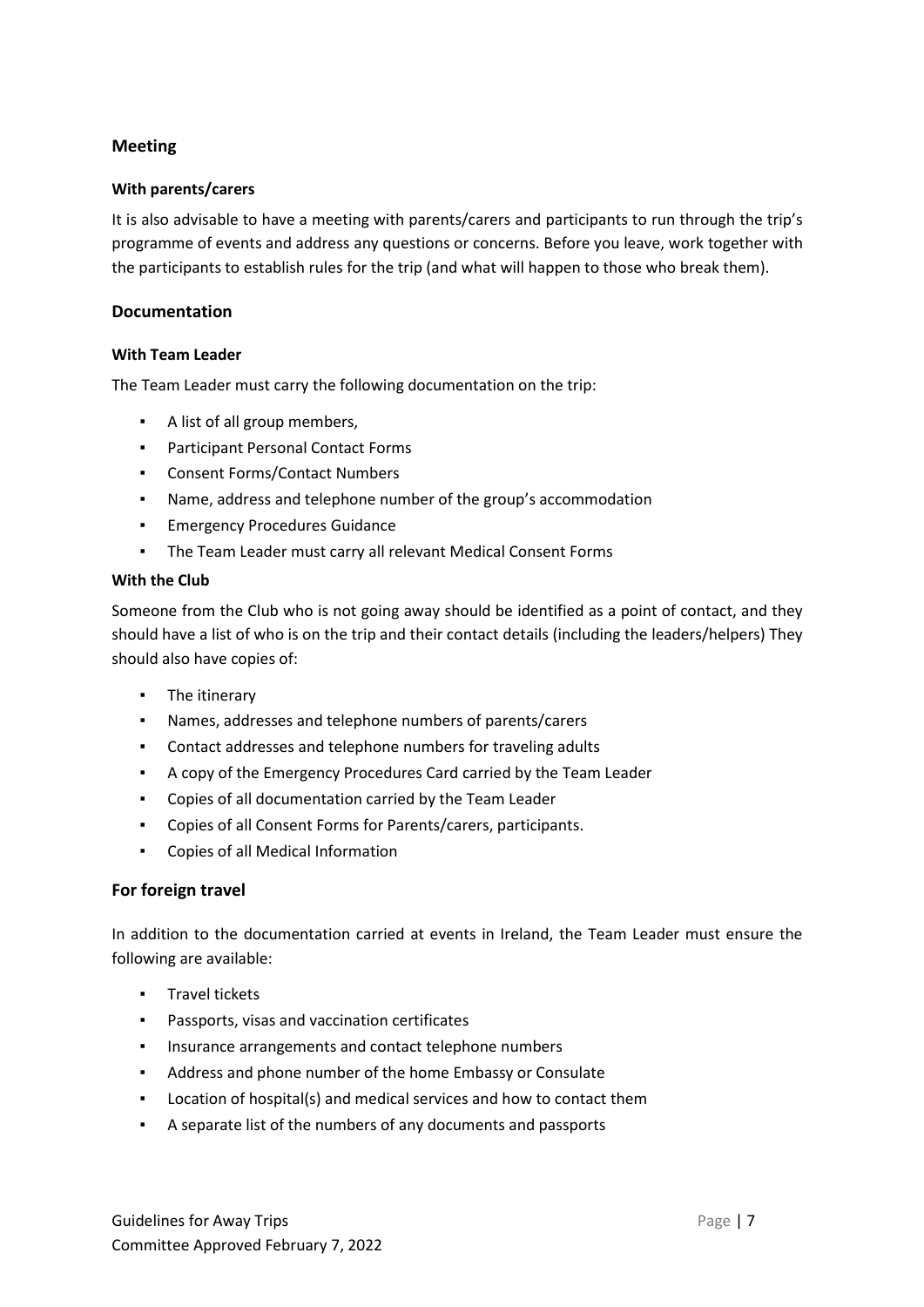# **Other Planning**

The mobile phone carried with the group must be capable of use in the country or countries concerned and all the travelling party participants and staff should be informed of the number. (A good idea would be that all of the party enter the number into their own phones at the beginning of the trip).

Contingency funds (or access to them) must be available

# **During the Trip**

#### **Supervision Arrangements**

The Adult to children/vulnerable persons ratio will depend on

- The risk assessment. (Check travel, venue, staffing, weather and catering arrangements for possible dangers and put in place safety and emergency procedures)
- The age/ability of the participants: one adult member to 10 is recommended for athletes over 11, more adults are recommended for groups of younger/less able participants, whether they are single or mixed sex groups. If mixed there should be at least one male and one female
- Any special needs; you may need extra staff if there are participants with special needs or disabilities
- If you are taking any player who has been a management problem in the past who may need close supervision.

The Team Leader must communicate with travelling adults to inform them of their exact supervisory responsibilities and ensure that these responsibilities are clearly understood.

The Team Leader must ensure that there is a Designated person for Safeguarding. All participants must be made aware as to who is to carry out this role at the beginning of the Event.

All adults must have access to a list of the names of children & vulnerable persons at the Event and access to the Emergency Procedures.

Adults are advised not to be alone with a young/ vulnerable person.

The Team Leader should liaise in relation to participants who might need closer supervision and/or support.

Roll calls should take place frequently and must be made before the group leaves a venue. Participants must be given rendezvous points and told what to do if they become separated from the group.

Children & vulnerable persons should be provided with the address and telephone number of their accommodation, which they will be advised to carry with them.

During free time, adults will continue to supervise children & vulnerable persons. This should be explained to the participants.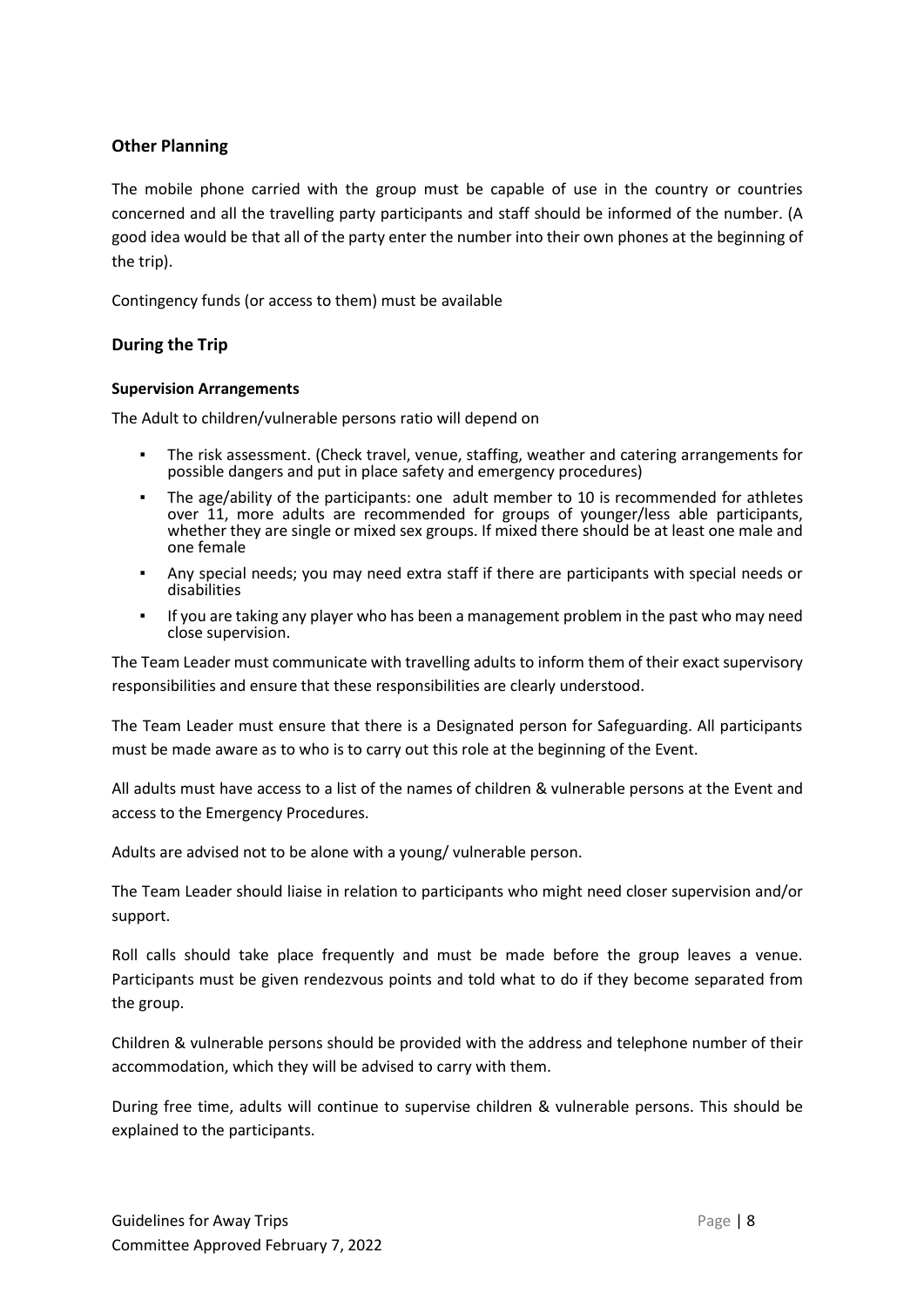Where groups are of mixed gender, there must be a minimum of one male and one female travelling adult.

Children & vulnerable persons at an Event must be easily identifiable and should wear designated kit, unless the Team Leader is advised otherwise. Ideally, they shouldn't wear clothing with their names on.

Children & vulnerable persons should not wear name badges unless these are specifically required by the Event Organiser.

All children & vulnerable persons are advised to carry the phone number of the Group Mobile Phone.

During the time away, make sure you consider:

- The need for daily briefings to discuss the day's events, problems and future planning. Provide an opportunity for participants to speak alone with adults if necessary. Although private, remember this should always be in view, not behind closed doors.
- The need for daily meetings to review, plan and troubleshoot. It is important to deal with problems (e.g. any conflict within the group, poor behaviour) as early as possible.

Money and Valuables. The Team Leader must tell children & vulnerable persons how to carry money and valuables discreetly. The group's money including participants own pocket money should be held at a secure central location and distributed on a regular basis by a designated adult.

After the trip, you should hold a debrief session to discuss what went well, what did not go so well, what you have learnt and to make recommendations for further trips.

#### **Swimming Activities**

#### **Swimming in the sea or other natural waters**

- Swimming in the sea or other natural waters is potentially dangerous activity. It should only be allowed as a formal and supervised activity, preferably in recognised bathing areas, which have official surveillance i.e., qualified lifeguard cover.
- Nevertheless, young & vulnerable persons should always be in sight of their supervisors.
- One supervisor should always stay out of the water for better surveillance.
- Swimming is prohibited if there is no lifeguard present

The Team Leader should:

- Be aware that many children/vulnerable persons who drown are strong swimmers.
- Ascertain directly the level of the participants swimming ability.
- Be aware of local conditions, such as currents, weeds a shelving, uneven or unstable bottom, using local information from the lifeguard, coastguard, harbourmaster, police or tourist information office.
- Designate a safe area of water for use by the group.
- Be aware of the dangerous effects of sudden immersion in cold water.
- Ensure that participants have not eaten (at least half an hour before swimming).
- Ensure the activity is suitable for participants (especially for those with any disabilities).
- Adopt and explain signals of distress and recall.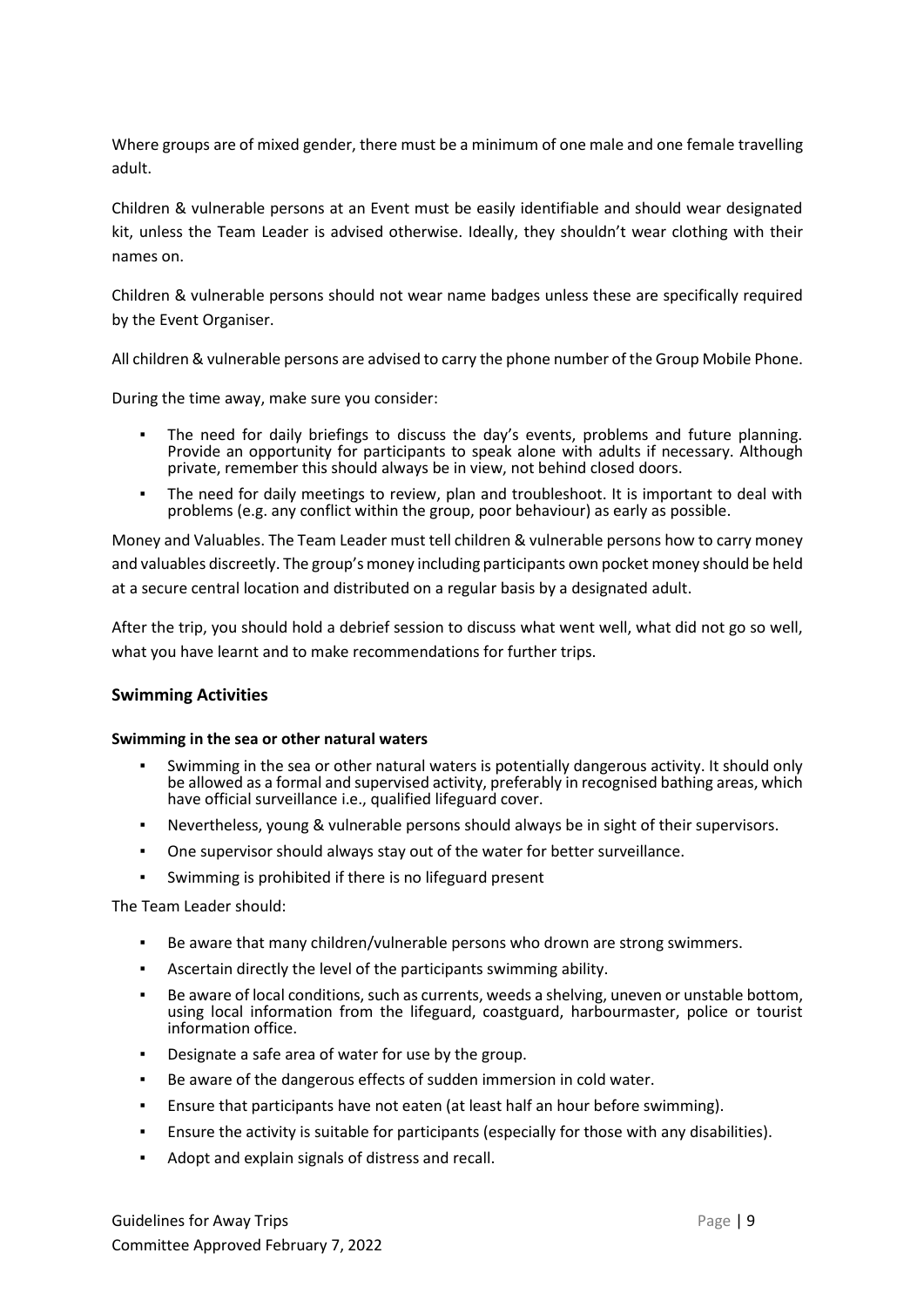#### **Swimming Pools**

Team Leaders should consider a minimum ratio of 1 adult to 8 participants for swimming pools. If using a pool that has not been used before it is advisable to check the following:

- Is there constant pool supervision and a sufficient number of lifeguards?
- Is the water temperature appropriate?
- Is the water clear?
- Are there signs clearly indicating the depth and is there a shallow end?
- Does the deep end allow for safe diving?
- Are there resuscitator and other pieces of first aid and rescue equipment, and is there someone trained to use them?
- Have the children & vulnerable persons been instructed how to behave in and around the water?

# Swimming is prohibited if there is no lifeguard present

Specific parental consent should be obtained for non rowing, water-based activities. Parental consent does not mean that the Team Leader should not check for themselves the level of a participant's swimming ability.

#### **Emergency Procedures**

An emergency may be defined as an accident or incident for example:

- An accident leading to death, serious or multiple fractures, amputation or other serious injury.
- Any circumstances in which a party member might be at serious risk or suffer serious illness.
- Any unusual circumstance in which the press or media are involved or might become involved.
- Any incident which may give rise to a legal liability claim against a participant

#### **First Steps – Care of the Group**

- Ensure their safety from further danger
- Arrange search, rescue medical care or hospitalisation of casualties as necessary

#### **Next Steps – What Happened?**

- Listen carefully, write down
- What happened?
- To Whom?
- Where?
- When?
- What has happened since?
- Who witnessed it? (Get witnesses to sign and give their address)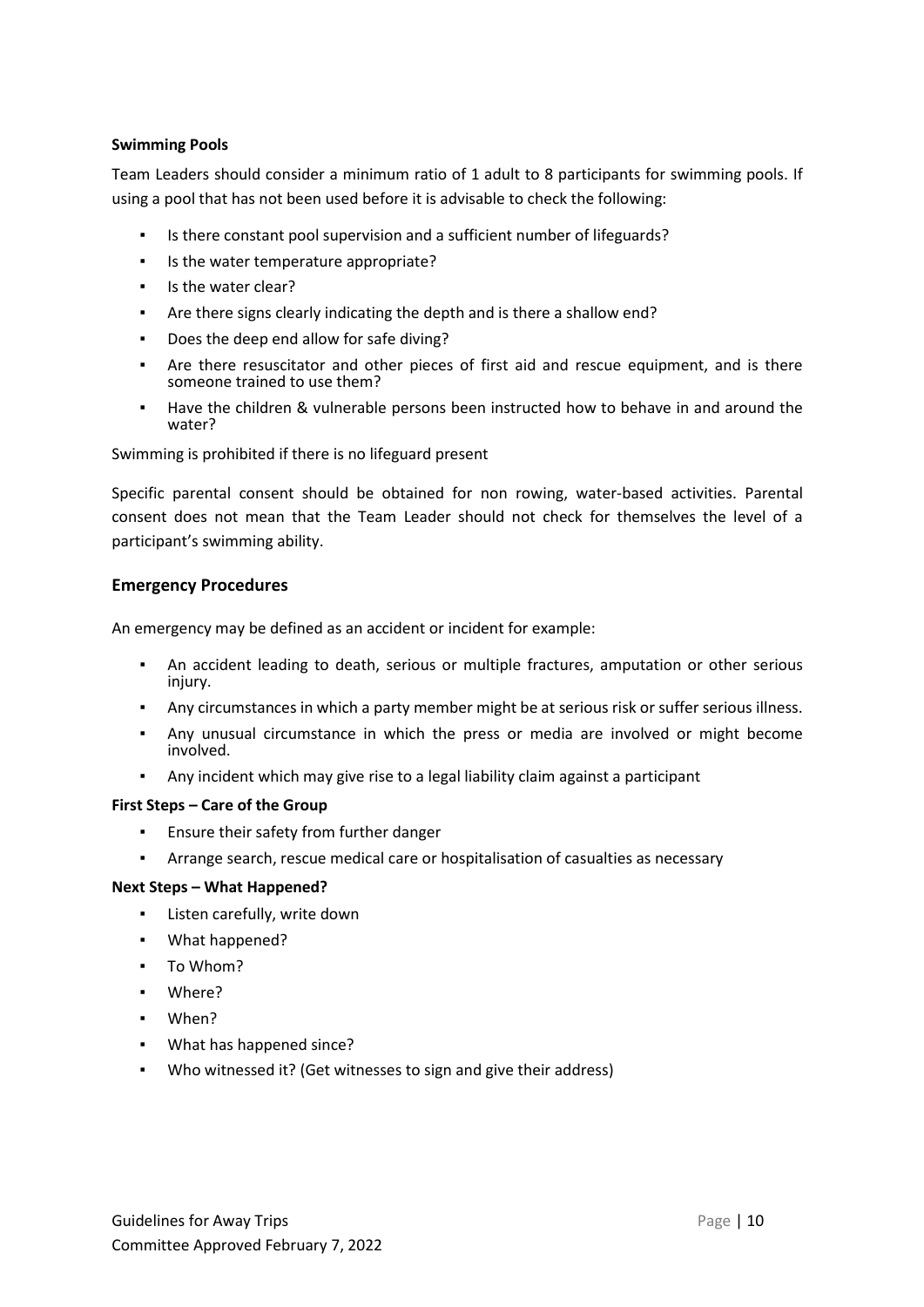# **Telling people about the incident**

As soon as possible:

- Inform the contact person as soon as possible
- Notify the Irish Embassy or Consulate (for Events outside the Irish Republic)
- Whoever you contact you will need to know:
- What happened?
- To whom?
- Where?
- When?
- What has happened since?
- A telephone number where you can be contacted

Do:

▪ Keep a written record of all that happens

#### Don't

- Speak to the press or media refer in the first instance to the relevant press contact.
- Admit any liability
- Let anyone talk to any participant involved in the incident without Team Leader being present.

Remember

- Nobody, unless they have an official capacity (e.g. the police), has a right to see anyone who does not want to see them.
- If anyone tries to force a confrontation, do not do anything but call the police.
- Try your best to be compassionate with everyone involved.

#### **Discipline**

When discipline is used it should be with the clear intention of teaching or reinforcing appropriate behaviour. It must not be used impulsively, to gain power, or to embarrass or humiliate a young/vulnerable person.

Discipline should be used only to:

- develop a sense of responsibility for behaviour
- develop respect for others and their property
- reinforce the rules or values of the sport
- reinforce positive behaviour or attitudes
- reinforce awareness of health and safety aspects of the activity.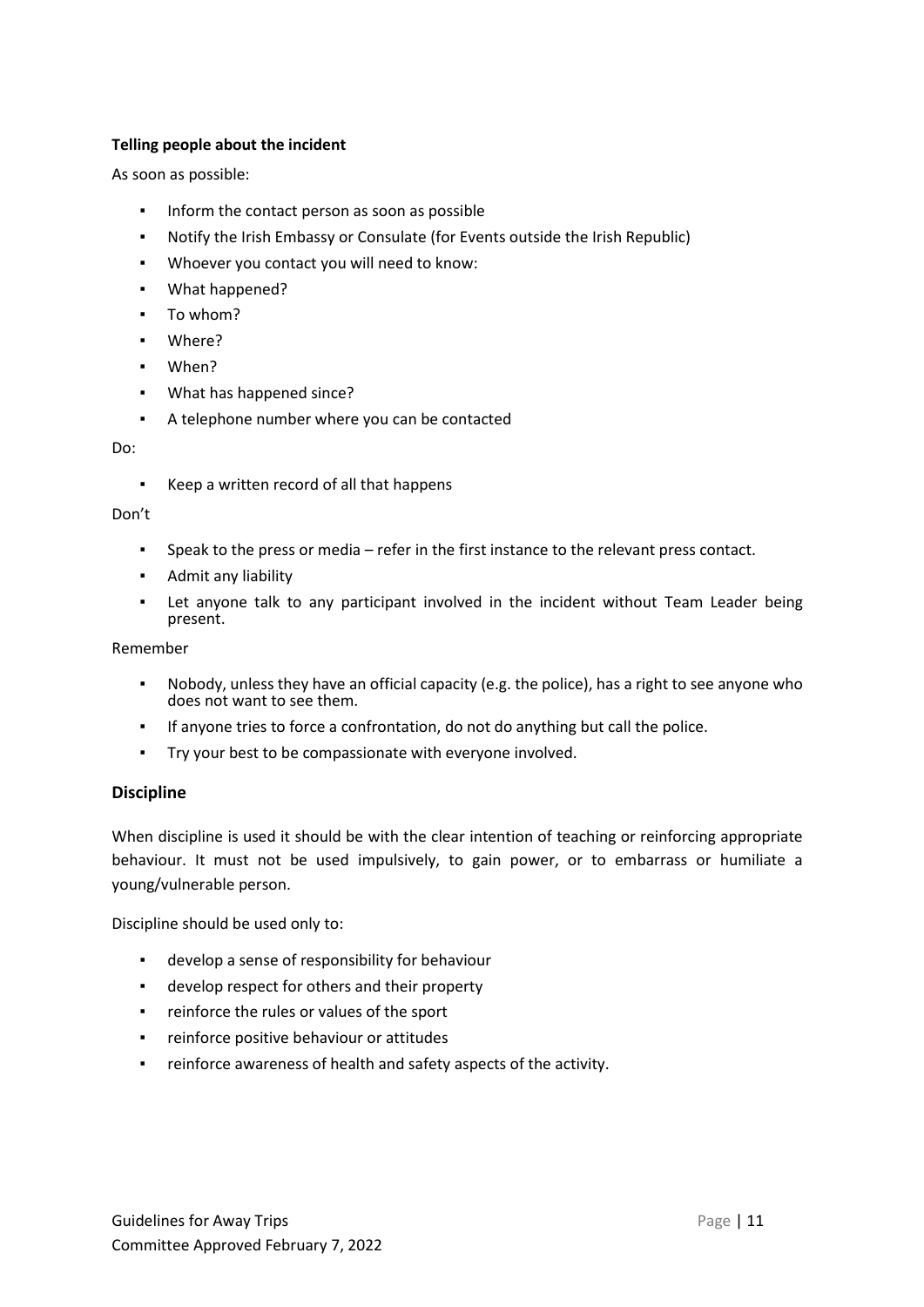#### **Sanctions**

The use of sanctions is an important element in the maintenance of discipline. The age and developmental stage of the participant should be taken into consideration when using sanctions. Sanctions should be fair and consistent and in the case of persistent offence, should be progressively applied. They should never be used to retaliate or to make a coach feel better.

The following steps are suggested and should always be used in conjunction with the codes of conduct for young people & vulnerable persons:

- rules should be stated clearly and agreed
- a warning should be given if a rule is broken
- a sanction (for example, use of time out) should be applied if a rule is broken for a second time. The use of green, yellow and red cards are encouraged, irrespective of the sport
- if a rule is broken for the third time the participant should be spoken to, and if necessary, parents/carers may be involved
- sanctions should not be applied if a coach is not comfortable with them. If an appropriate action cannot be devised right away, the participant should be told that the matter will be dealt with later, at a specified time and as soon as possible
- a child/vulnerable person should not be sanctioned for making errors in practice
- physical activity (e.g. running laps or doing push-ups) should not be used as a sanction. To do so only causes him/her to resent physical activity, something that s/he should learn to enjoy throughout his/her life
- sanctions should be used sparingly. Constant sanctioning and criticism can cause a participant to turn away from sport
- once sanctions have been imposed, it is important to make the young/vulnerable person feel s/he is a valued member of the group again
- where relevant, some sanctions may need to be recorded and parents informed.

#### **Physical contact**

Many sports require a degree of physical contact between sports staff and children/vulnerable persons.

Coaches and staff may need to use it to instruct, encourage, protect or comfort. It's important that adults and young/ vulnerable persons understand what are the appropriate types of touching and their appropriate contexts.

Physical contact during sport should always be intended to meet the participant's needs, NOT the leader's. The leader should only use physical contact if their aim is to:

- develop sports skills or techniques
- to treat an injury
- to prevent an injury
- to meet the requirements of the sport.
- The leader should explain the reason for the physical contact to the participant. Unless the situation is an emergency, the leader should ask the participant's permission.
- The contact should not involve touching genital areas, buttocks or breasts.